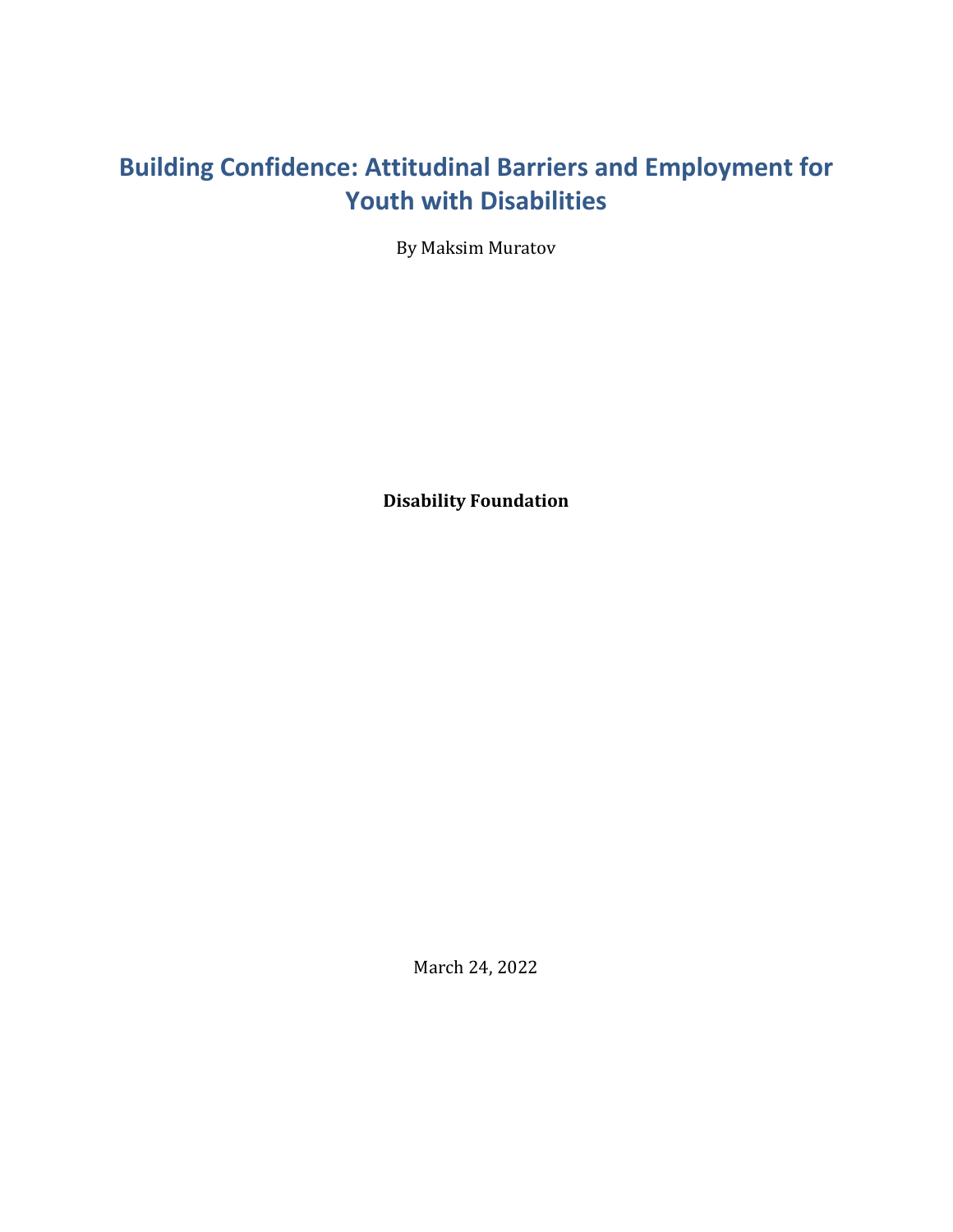# **Table of Contents**

| Confident Enough: Attitudinal Barriers and Employment for Youth with Disabilities  0 |
|--------------------------------------------------------------------------------------|
|                                                                                      |
|                                                                                      |
|                                                                                      |
|                                                                                      |
|                                                                                      |
|                                                                                      |
|                                                                                      |
|                                                                                      |
|                                                                                      |
|                                                                                      |
|                                                                                      |
|                                                                                      |
|                                                                                      |
|                                                                                      |
|                                                                                      |
|                                                                                      |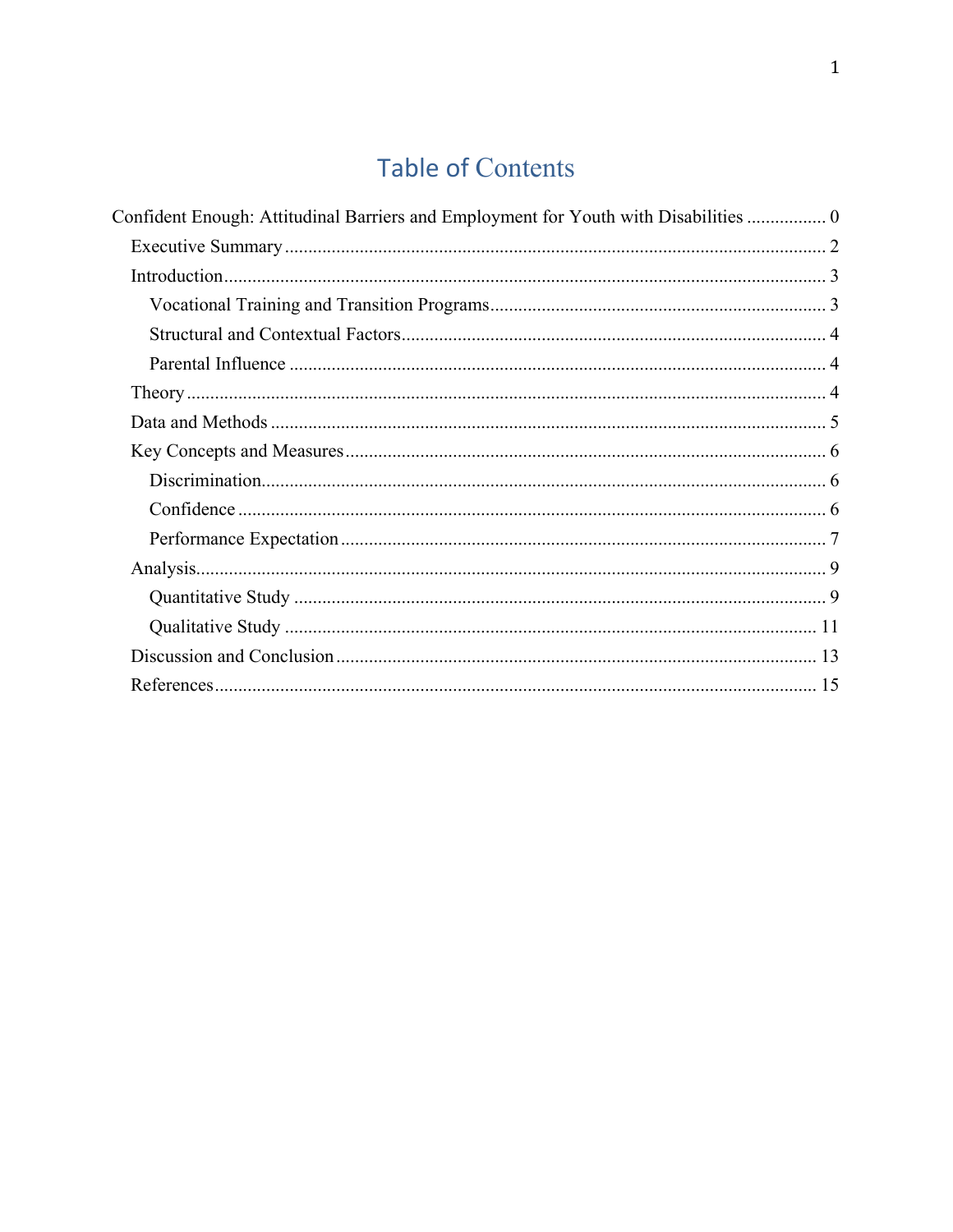#### <span id="page-2-0"></span>**Executive Summary**

#### **Attitudinal Barriers to Employment of Youth with Disabilities**

Young adults with disabilities experience a higher unemployment rate than their peers without disabilities. Post-secondary education helps with finding employment but not enough for youth with disabilities to find work at the same level as those without disabilities. Literature on the topic suggests that transition and vocational programs can play an important role in increasing the likelihood of hiring youths with disabilities (Alsaman & Lee, 2017; Benz et al., 2000; Chambers et al., 2009; Dutta et al., 2008; Gold et al., 2013; Goodman et al., 2020). The goal of this report is to present the survey study on how attitudinal barriers affect the employment likelihood of young adults with disabilities. Attitudinal barriers related to levels of confidence, perceptions of discrimination, as well as performance expectations remain understudied. The theory of this report is that these attitudinal barriers decrease employment opportunities.

#### **The Effects of Attitudinal Barriers**

The present study uses a mixed methods approach, combining the quantitative analysis of survey results with a qualitative analysis of the main themes that emerged from the discussions in the focus groups. Survey responses come from 450 respondents across Canada. Three focus groups were conducted and included 3-5 participants in each session. The main themes of the focus groups revolved around disability disclosure, workplace accommodation, and attitudinal barriers.

#### **Findings**

The findings from the quantitative study suggest that confidence is an important factor that has a negative effect on the chances of employment of youth with disabilities. The effect of transition programs is not as significant in this study because most post-secondary students go through the programs that only assist with résumé and interview preparation rather than programs that provide work experience. A surprising finding is that young people with disabilities with high perception of performance expectation for themselves are more likely to be employed, which is likely due to their willingness to work more and the relative insignificance of the work taking longer hours for them. Youth with disabilities' perception of discrimination against them does not seem to be an important factor in the quantitative results, but is more prevalent in the focus groups. This is evident through discussions about the reactions of employers to a disability disclosure. Focus group participants reported feeling as though some employers changed their attitudes following the disclosure and decided not to hire them, likely due to their disabilities.

#### **Conclusion**

Attitudinal barriers are factors that have an impact on the employment of young people with disabilities. A person's low confidence has a strong negative effect on their getting employment; as confidence increases, the likelihood of getting employed increases as well. There is a great variation in experiences of young people with disabilities and attitudinal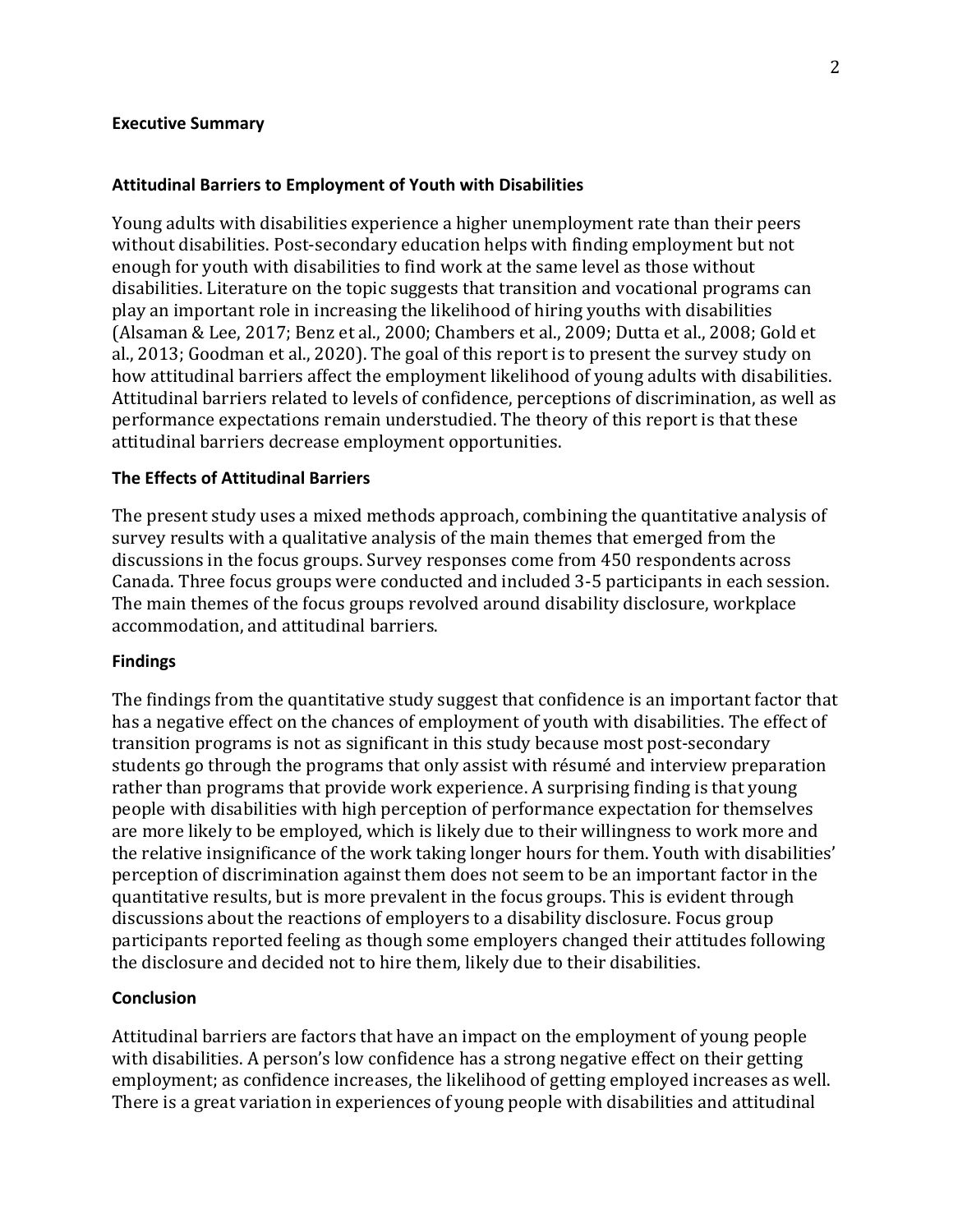barriers are only a fraction what affects employment outcomes. However, these barriers can be paid attention to and addressed by transition programs, vocational training, or employment programs.

## <span id="page-3-0"></span>**Introduction**

Youth with disabilities experience greater difficulties with gaining employment in comparison to their counterparts without disabilities. Youth with disabilities typically have higher unemployment rates than their peers, and those who do find employment are more likely to be underemployed (Government of Canada, 2014). Most research in this area focuses on those who finish high school, while post-secondary students are somewhat understudied.

Previous studies have reached different conclusions about how much a person's disability impacts their employment prospects. Evidence from such studies suggests that there is no significant difference in employment outcomes between youth with and without disabilities with post-secondary education (Madaus, 2006). However, the evidence from at least Canada suggests the contrary (Government of Canada, 2014). In the literature, the major factor that has been identified as helping youths with disabilities to gain employment is participation in vocational training or transition programs that help participants with gaining experience. However, attitudinal barriers to employment are rather understudied.

The contribution of this study is to focus on attitudinal barriers as predictors for employment outcomes. The survey conducted for this study presents a unique dataset to test the proposed assumptions and theory. The survey data focuses on young people with disabilities who either graduated from college, university, or at least participated in postsecondary courses. Along with the quantitative analysis of the survey data, focus groups comprised of 12 volunteers from the 450 survey participants contributed qualitative data.

## **Literature Review**

## <span id="page-3-1"></span>*Vocational Training and Transition Programs*

<span id="page-3-2"></span>The primary determinant of successful employment outcomes identified in the literature is participation in either vocational training or transitional programs that support the participants' transition from high school to work (Alsaman & Lee, 2017; Benz et al., 2000; Chambers et al., 2009; Dutta et al., 2008; Gold et al., 2013; Goodman et al., 2020). The outcomes are affected by different factors that range from the severity of disability and the amount of volunteer and work experience held by each individual. Because most research that focuses on vocational training and transition programs focuses on high school students, there is a lack of studies that focus on post-secondary students. Most of these studies use quantitative methods that range from chi-squared tests to logistic regression where the employment outcome is the binary dependent variable where one either receives a job or does not. The data for such studies comes from national or regional representative surveys.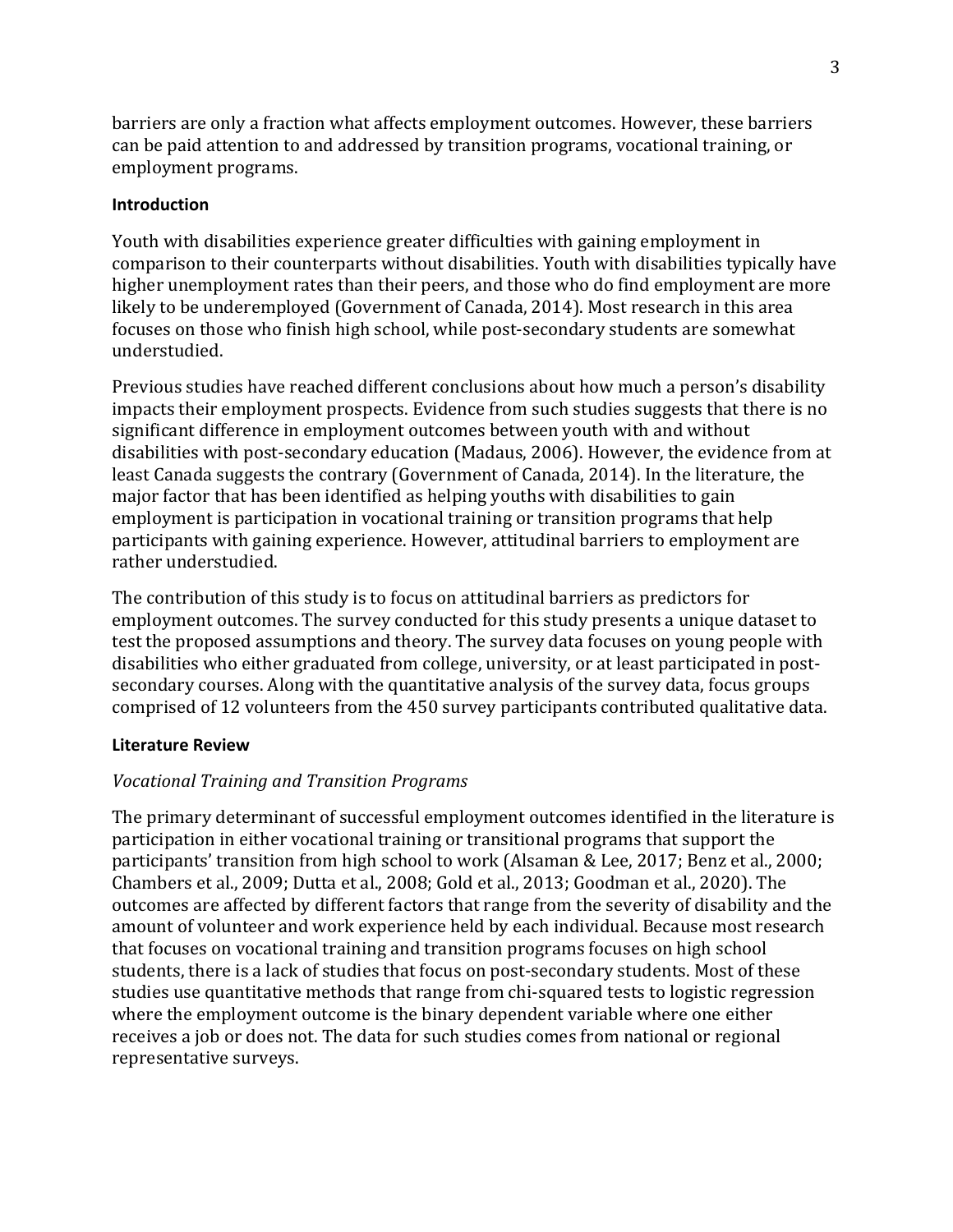### *Structural and Contextual Factors*

Some studies look at whether school structural factors have a significant effect on the employment outcomes of youth with disabilities (Lindsay et al., 2015). This study analyzed the interview responses of both youth and employers. The results show that youth with disabilities have fewer social connections in comparison to their peers which often leads to reduced employment. There are also structural barriers such as policy, funding, the overall state of the economy, and the perception of stigma and discrimination from employers. Employers often lack knowledge and awareness about the issues of youth with disabilities and their accommodation (Lindsay et al., 2015). There is also evidence of contextual factors having an effect on employment outcomes of youth with disabilities (Alsaman & Lee, 2017). The findings from this study demonstrate an indirect effect of state unemployment rates on the employment outcomes of youth with disabilities (Alsaman & Lee, 2017). Therefore, contextual and structural factors should be taken into consideration.

#### <span id="page-4-0"></span>*Parental Influence*

The other factor that has been identified as possibly significant in affecting the employment outcomes of youth with disabilities is overprotection from family members. Some studies have shown that the parents of a young person with a disability can prevent their child from gaining volunteer or work experience. Parents often feel that their child either does not need the experience or cannot do the job (Lindsay et al., 2015).

#### *Gaps in the Literature*

Most studies do not research in-depth the attitudinal barriers of youth with disabilities to gaining employment. Only one study mentions the perceptions of discrimination that surfaced in the interviews with youth with disabilities (Stodden et al, 2005). There are not enough large-n studies that focus on this type of factor. Thus, a large-n study with sufficient data for testing employment outcomes and attitudinal barriers such as self-confidence, perception of higher performance expectation, and perception of discrimination is needed.

#### <span id="page-4-1"></span>**Theory**

The study under discussion in this report focuses on attitudinal barriers to gaining employment for youth with disabilities. In particular, the study examines the effects of perceptions of discrimination, self-confidence, and the perception of performance expectation and how these factors affect employment outcomes. The main dependent variable of the study is employment outcome which is a binary variable in which there is either gained employment or no employment. Attitudinal barriers act as independent variables, and they are supposed to be explanatory factors.

The other possible theory to test is the indirect effect of attitudinal barriers. The majority of the literature identifies vocational training and other transitional programs as the main explanatory variable. Thus, the attitudinal barriers can act as a mediating variable which means that it impacts the relationship between the participation in transition programs and employment outcome. The expectation is that greater attitudinal barriers will decrease the likelihood of gaining employment for youth with disabilities. However, that effect is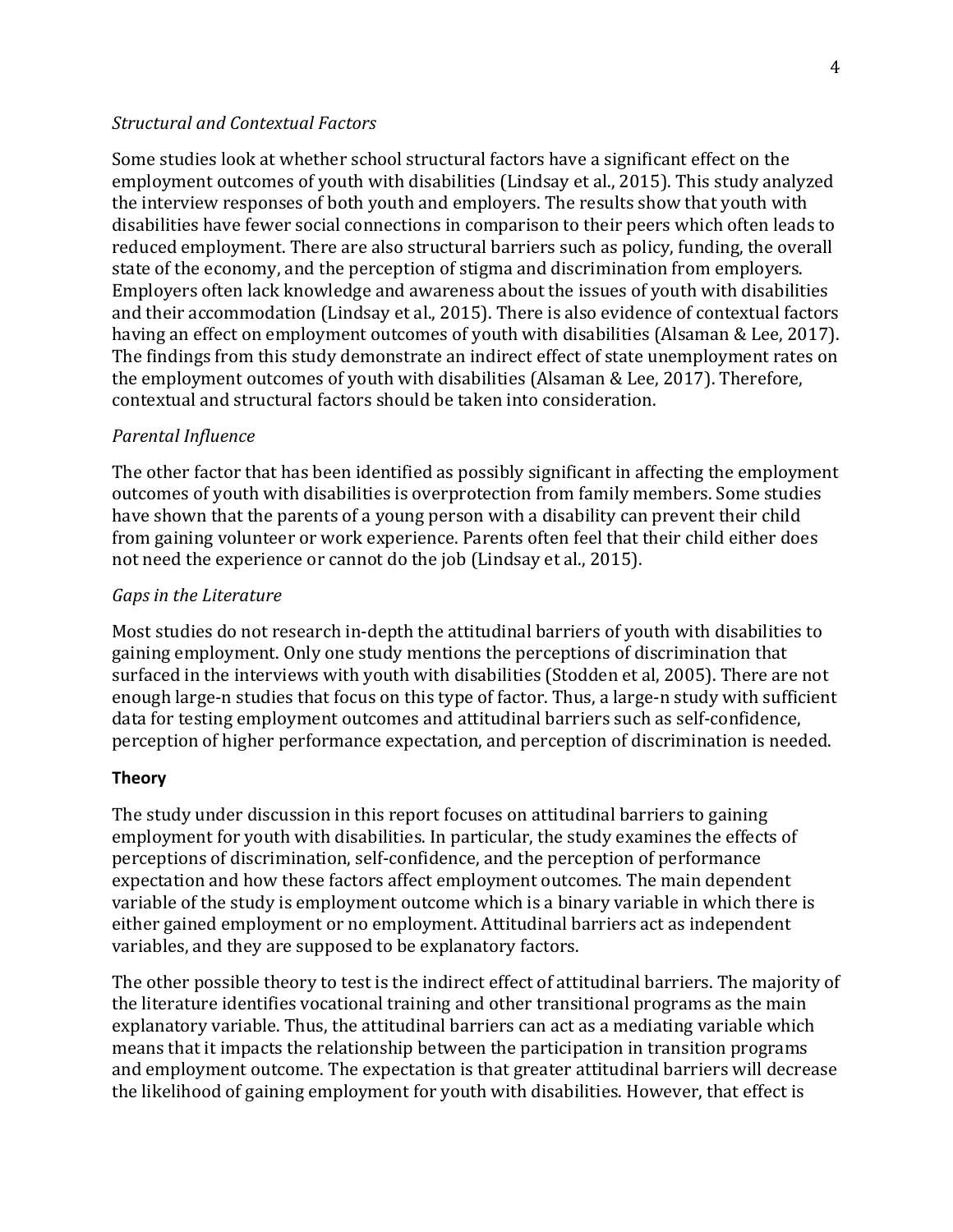difficult to test because of a relatively small sample size, so only the direct effects are tested.

 $H_1$ : The greater the perception of discrimination, the less likely to gain employment.

 $H_2$ : The lower self-confidence is, the less likely to gain employment.

 $H_3$ : The greater the performance expectation is, the less likely to gain employment.

### <span id="page-5-0"></span>**Data and Methods**

The data for the study came from a survey that was administered online via the Disability Foundation's [website.](https://disabilityfoundation.org/) The survey was promoted to youth with disabilities in the 17-29 age group who are located in Canada. Focusing on this age group covers a gap in research on this topic. Most studies look at high school graduates and not university or college graduates. The survey's questions were focused on the topic of attitudinal barriers as well as the possible workplace accommodations for youth with disabilities. The survey also investigated respondents' participation in transition programs since it is an important control variable. The scale of the survey is national, and Canadian universities and colleges were contacted to help promote the survey to their students. Disability organizations were also asked to share advertisements on social media.

The quantitative aspect of the study involved analysis of survey results using methods such as logistic regression to analyze how different variables, such as transition programs, performance expectation, perception of discrimination, and confidence, impacted respondent's employment status. In order to understand the results of the quantitative study, one needs to explain the method of analysis. The results are presented in log odds the interpretation of which requires explanation. The log odds generally range from -2.7 to 2.7, where -2.7 is close to 1% likelihood of an independent variable having an effect on the dependent variable while 2.7 is close to 99% likelihood of an event happening. 0 log odds mean that the effect of an independent variable is 50% likelihood of an independent variable having an effect on the dependent variable.

The second stage of the study is qualitative with the focus groups as the primary method of data collection. The qualitative aspect of this project consists of three focus groups that were conducted online via Zoom. The number of participants in these focus groups ranged from 3 to 5 people and these sessions lasted 1-2 hours. The focus groups consisted of the people who took the survey and agreed to participate in the qualitative stage of the research process. The participants' backgrounds were diverse and included young people from across Canada. Focus group participants included those living with both visible and invisible disabilities and consisted of a variety of physical disabilities. In these focus groups, the goal was to gauge the personal perspectives of young people with disabilities in terms of their experiences with employment and/or the application process. The focus groups included discussions on topics that were also touched on in the survey. In particular, the discussions revolved around transition programs, performance expectation, the perception of discrimination, and self-confidence. Additionally, in the discussions the topics of more flexible schedules, disclosure of disability, and accommodations were brought forth.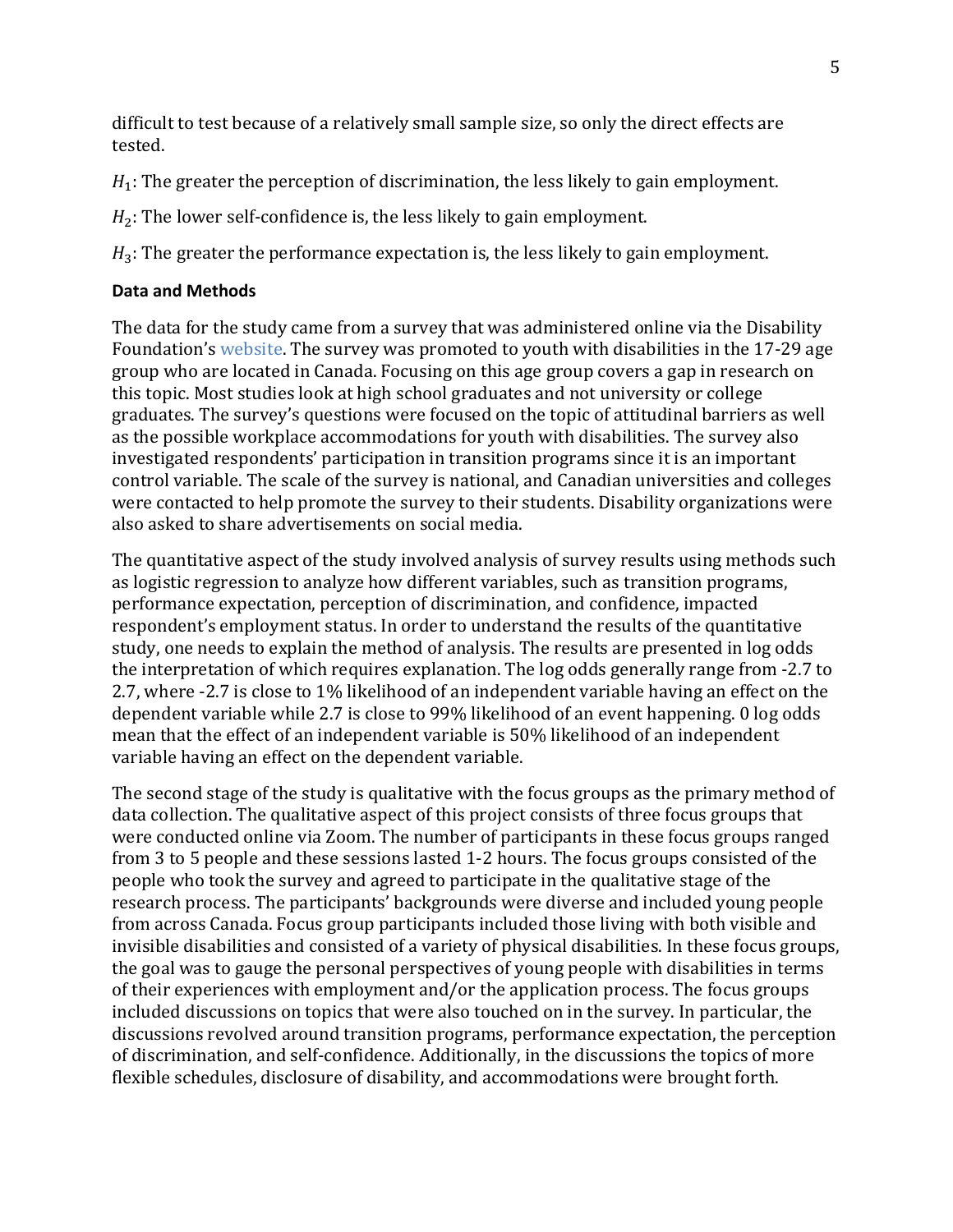Questions from the researcher attempted to gain insight into the employment experiences of focus group participants and gain a deeper understanding of the attitudinal barriers to employment that each participant faced. The main themes that emerged during these conversations were: (1) participation in transition programs, (2) disclosure of disabilities, (3) accommodations, (4) performance expectation, and (5) confidence. Additional themes that arose included: the need for more flexible schedules, the effects of the COVID-19 pandemic on the job search, and the view of remote work versus in-person work.

## <span id="page-6-0"></span>**Key Concepts and Measures**

## <span id="page-6-1"></span>*Discrimination*

The attitudinal barriers referenced are an overarching term for three specific perceived barriers such as perception of discrimination, self-confidence, and performance expectation. Youth with disabilities often face workplace discrimination; their alleged inability to do job tasks properly or quickly enough makes many employers prioritize candidates who do not have disabilities.



## **Feeling of Discrimination**

## <span id="page-6-2"></span>*Confidence*

Self-confidence can have a major effect on the employment outcomes of youth with disabilities. High levels of self-confidence offer many benefits in all aspects of life. For some youth with disabilities, self-confidence could become an issue since their disability could be perceived as preventing them from competing for jobs and becoming employed. Thus, youth with disabilities who have high self-confidence may have a higher chance of employment. For the purposes of this study, self-confidence was measured on a self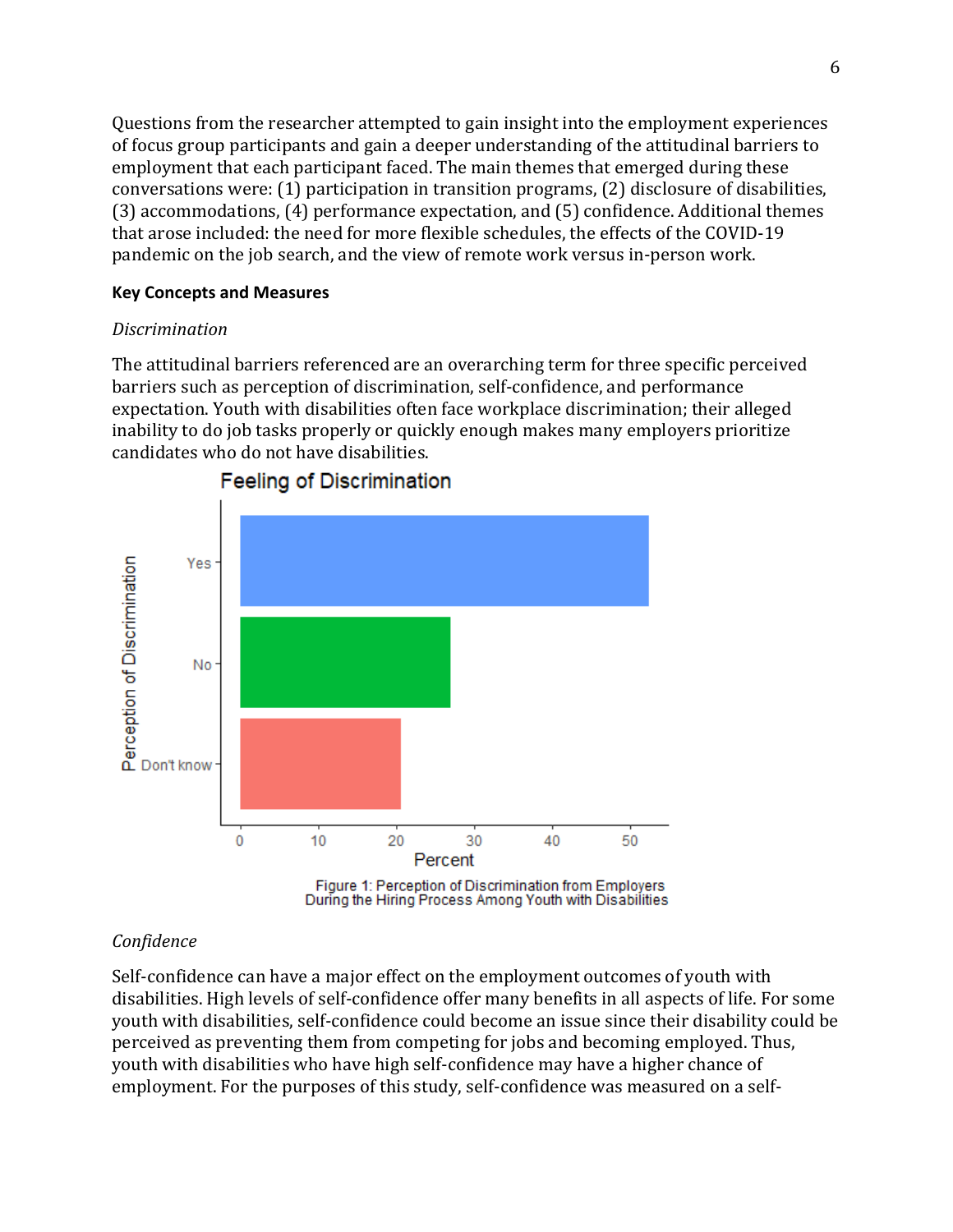assessed scale from 1 to 10 where 1 is the lowest self-confidence, and 10 is the highest selfconfidence.

Because assigning a numerical value to one's confidence level can be difficult, the study also asked respondents to indicate their level of confidence as ranging from "extremely confident" to "extremely not confident". Figure 2 shows that most respondents felt confident rather than not confident in performing job tasks as well as the coworkers without disabilities. This may show that confidence may not be much of an issue for most of the respondents in the survey.



## Confidence in Performing Job Tasks

## <span id="page-7-0"></span>*Performance Expectation*

Performance expectation is a concept that relates to an individual's ability to evaluate one's performance and compare it with the job's requirements. For the purposes of this study, performance expectation was assessed by looking at whether a person felt they needed more hours to complete a task than a person without a disability. Most survey respondents indicated that they need more hours than a person without a disability to perform the same tasks (Figure 3). This may show that youth with disabilities could benefit from accommodations that would support them completing employment tasks.

Figure 2: How confident are you in your ability to perform work tasks as well as co-workers without disabilities in the same amount of time?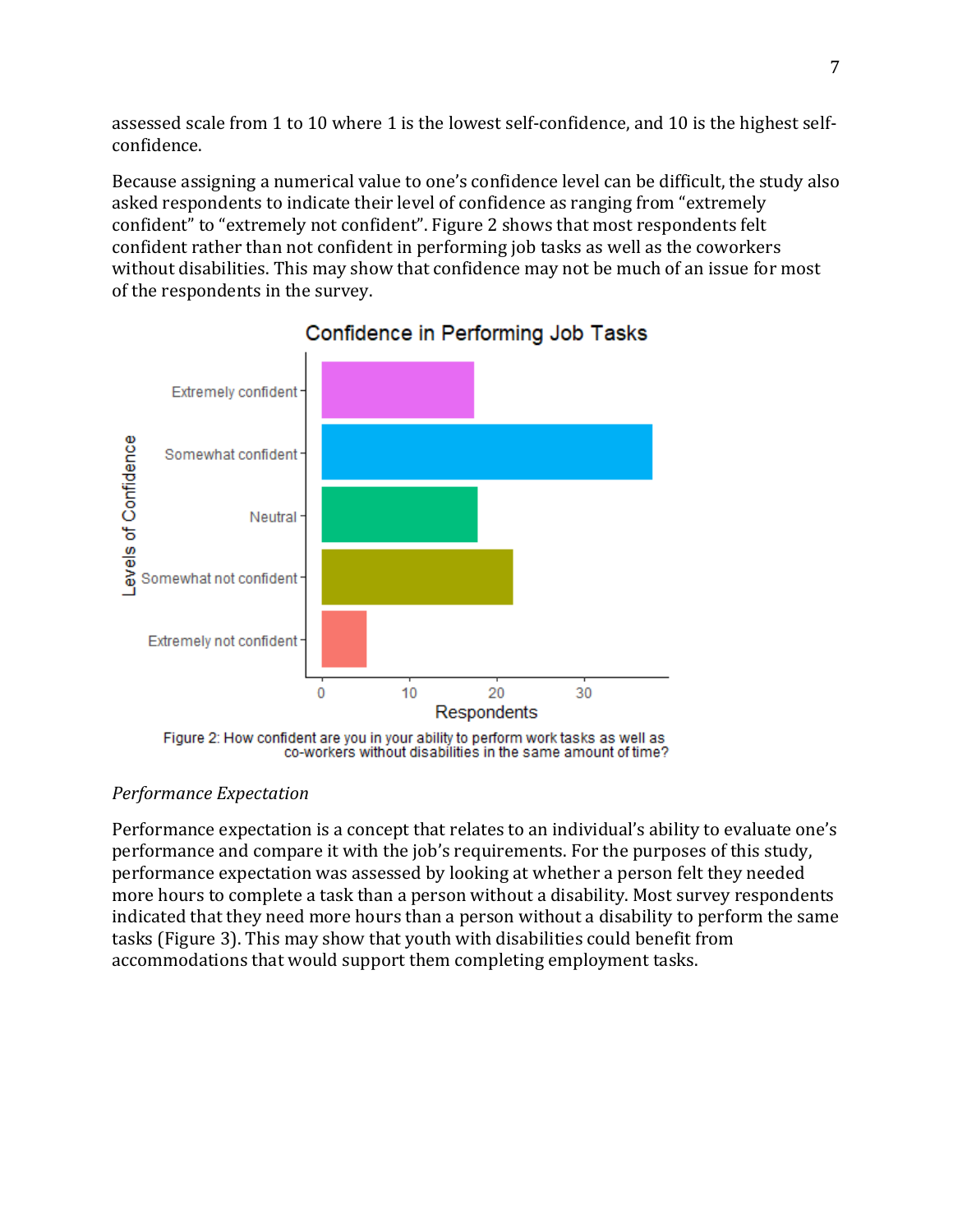

Figure 3: Do you feel that you would need more hours than a person<br>without a disability to perform the same job tasks?

#### *Transition Programs*

A transition program is a program that assists with the period of transition between studies and employment. Services offered by such programs may range from assisting with résumés, cover letters, and other services that help with job applications. Moreover, transition programs can offer experience in certain fields or employment co-op opportunities, as well as other types of hands-on experience. Vocational training programs offer career-specific skills in different occupations. Figure 4 shows that most survey respondents have participated in some sort of transition program or vocational training.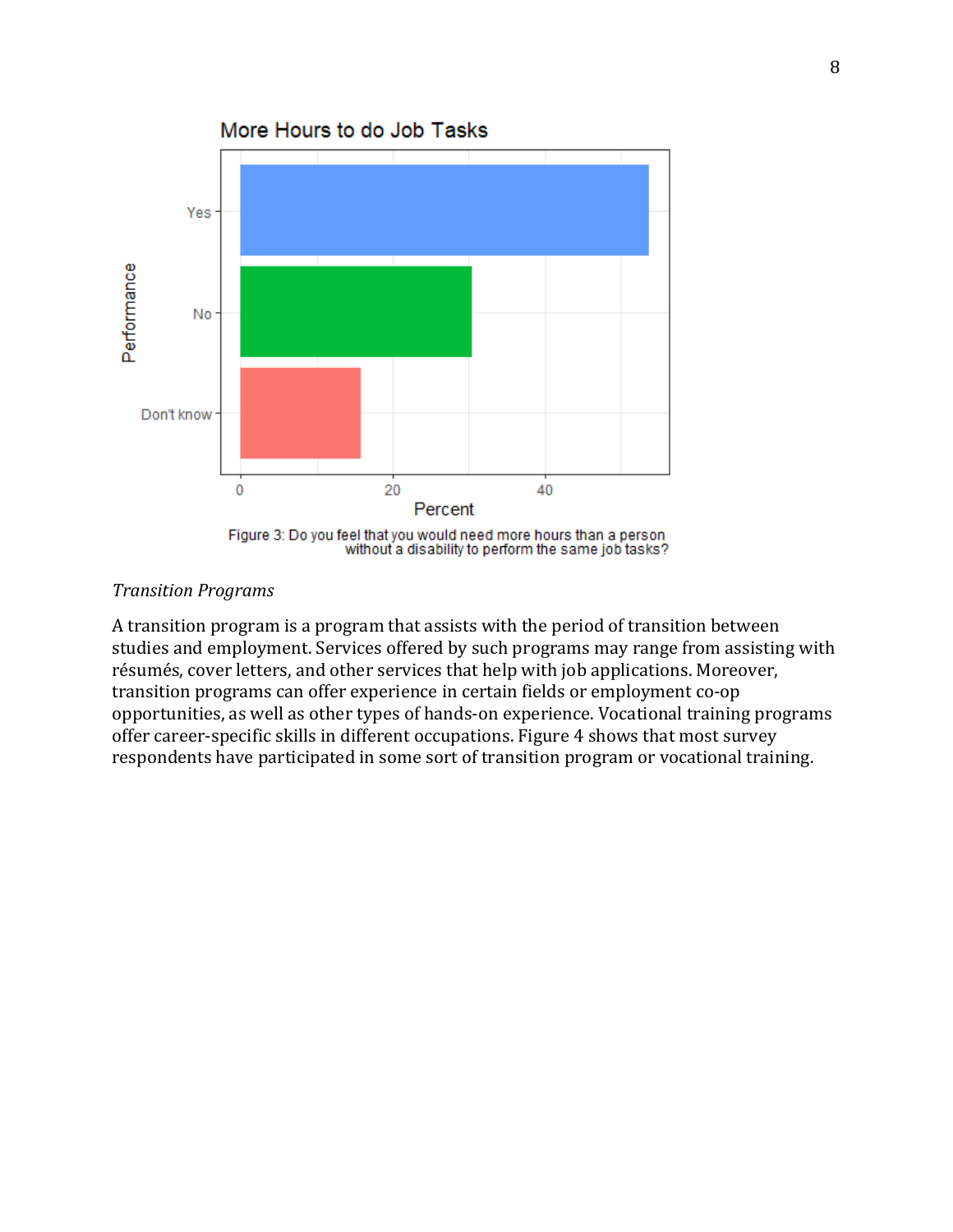

**YLI Transition Programs Participation** 

People with Disabilities in Transition Programs

## *Employment Outcome*

The employment outcome is a binary variable in nature because you can be either employed or unemployed, so the respondents answer either yes or no. In the acquired sample of youth with disabilities most of the respondents are employed with half of the employed respondents working full time and another half working part-time. These rates are consistent with the Statistics Canada data which shows that the sample may be representative of the population.

### <span id="page-9-0"></span>**Analysis**

### <span id="page-9-1"></span>*Quantitative Study*

H1: The greater the perception of discrimination, the less likely to gain employment.

H2: The lower self-confidence is, the less likely to gain employment.

H3: The greater the performance expectation is, the less likely to gain employment.

The first model tests the relationship between the attitudinal variables and respondents' employment outcomes. In this model, the concept of confidence is represented with the numeric variable. The results show that discrimination does not have a significant effect on the employment outcomes of youth with disabilities. The discrimination variable has a negative coefficient, but it is too close to zero and it is not statistically significant, so the first hypothesis is not supported. On the other hand, the confidence variable is statistically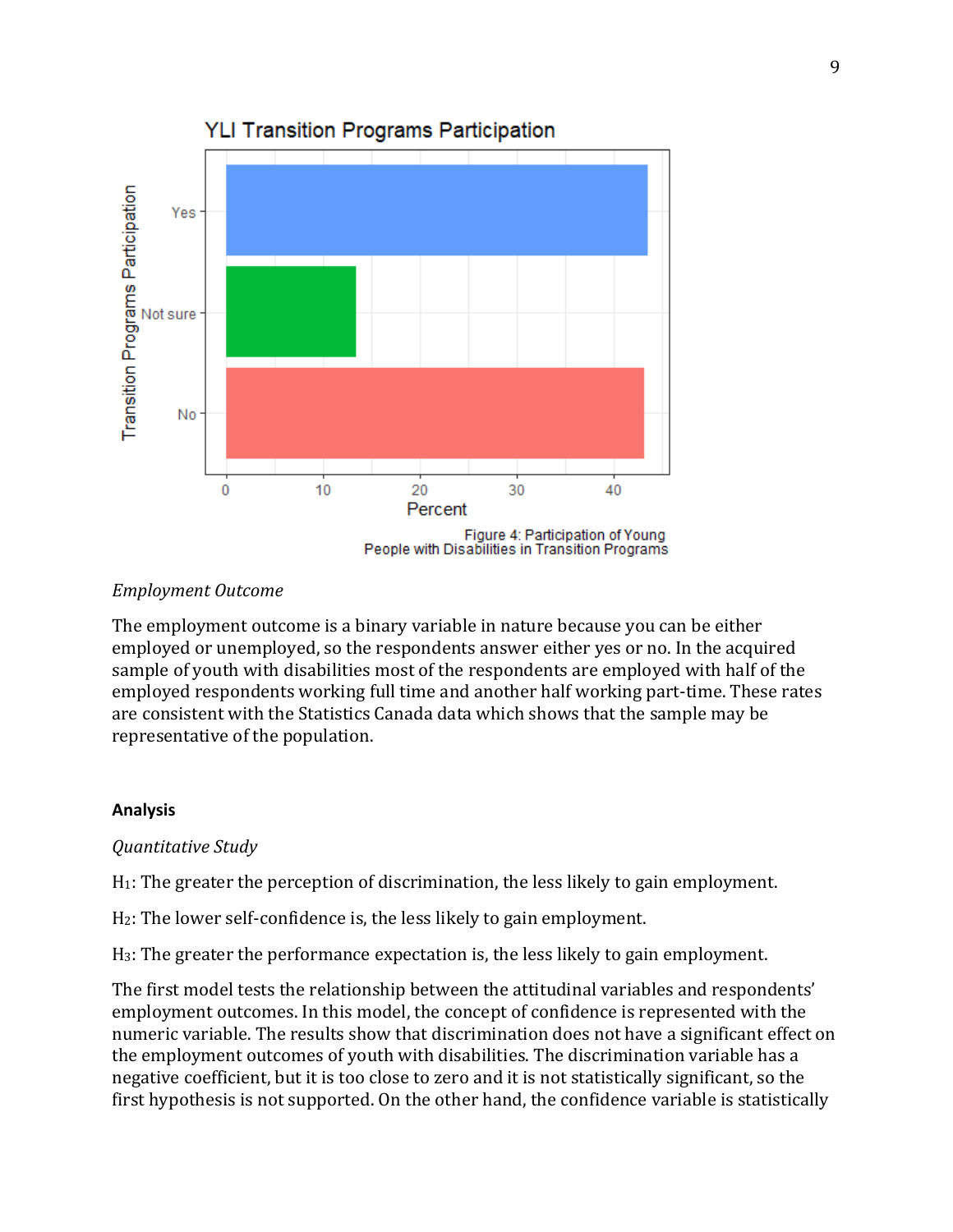significant and it has a positive coefficient, which means that the higher the confidence, the more likely a person to be employed. However, the coefficient is not very high, which means that the probability of getting employed with higher confidence is a bit more than 50%. Nevertheless, the results still support the second hypothesis. There is also a variable that represents a concept of participation in transition programs. It has a positive coefficient which means that there is a higher likelihood of employment for a person who participated in some sort of transitional or vocational program. The result is not quite statistically significant though since the p-value is not equal or less than 0.05. This lack of an effect of the participation in transitional programs can be explained by the broader term of transitional program that was used in this study. In other words, for university graduates programs that just help with resumes and application process do not seem to be as effective as programs that put young people in working positions. This finding is echoed in the focus groups of this study. There is a surprising finding where performance expectation has a positive coefficient and it is statistically significant, which means that youth with disabilities who indicated that they needed more hours to perform job tasks than a person without disability, are more likely to gain employment than others. This goes contrary to the stated third hypothesis, so it is not supported. Only the second hypothesis is supported according to this model.



#### Predicting Employment of Youth with Disabilities

The second model includes a confidence variable that is categorical instead of numeric. The results in this model are similar to the first model; however, the confidence variable shows somewhat different results. Discrimination and transition are still not statistically significant, and they show similar coefficients. Moreover, self-confidence shows a similar dynamic to the first model. Since the variable is split into categories, in this model one of the categories becomes a reference category, which means that the other categories that are presented in the model are compared to the reference category. In this case, respondents who indicated that they are extremely confident are the reference category.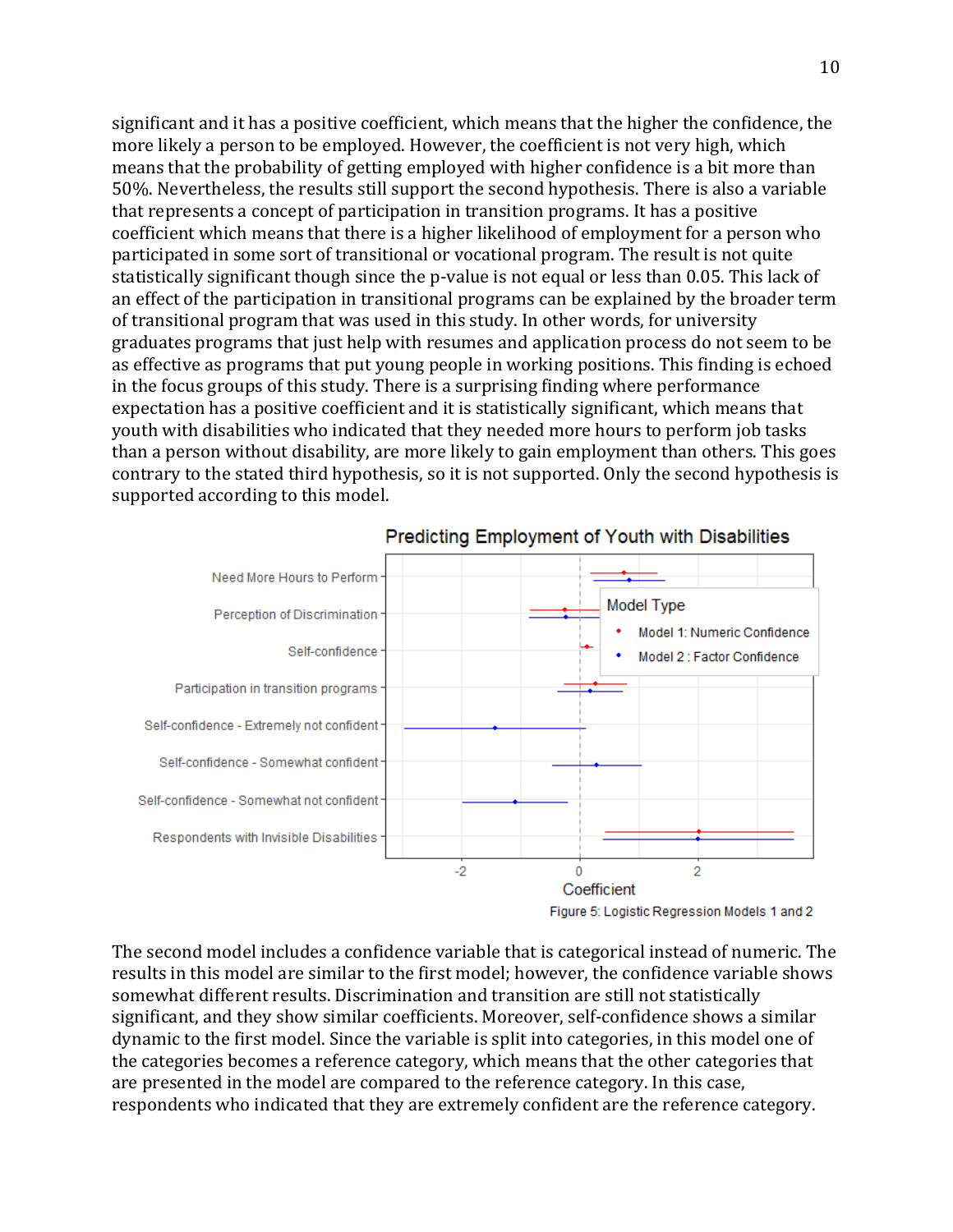The results show that people who indicated that they are extremely not confident, they are less likely to be employed with a high likelihood, but that result is not quite statistically significant. A similar result is for the survey respondents who indicated that they are somewhat not confident with the coefficient that is less negative and this result is statistically significant. These results show that there is a chance that youth with disabilities who have low self-confidence seem to be less likely to gain employment than people with higher self-confidence. The result for performance expectation still remains similar with a positive coefficient.

Both models include the type of disability as control variables, which means that different types of disabilities can have a different effect on someone's employment likelihood. Young adults with invisible disabilities have a higher likelihood of getting employed than those with other types of disabilities and that result is statistically significant. The impact of sensory disabilities on employment outcomes is also statistically insignificant amongst the study's respondents. These results pertain only to our survey results, and the type of disability is a contextual effect, but it is not a defining factor. This is further explored in the focus groups in which disclosing a disability is often problematic.

With these results only the second hypothesis can be supported with high confidence even though there are trends that may suggest that low self-confidence could be an issue for youth with disabilities in gaining employment. Moreover, performance expectation may have a reverse effect to what was expected of it theoretically, so youth with disabilities who are expecting to work more hours than youth without disabilities makes one more likely to be employed.

## <span id="page-11-0"></span>*Qualitative Study*

Transition programs are an effective pathway to employment for young people with disabilities based on the focus group discussions; however, they are only effective with certain stipulations. The transitions programs that only assist with resumes, cover letters and other aspects of the application process do not seem as effective in gaining employment as ones that teach skills and work with employers to put young people with disabilities into paid or unpaid positions. From these initial placements these people have the opportunity to be hired. The effectiveness of programs that only teach the basics of the job application process lack practical advice in them, so these programs are too general according to the focus group participants.

The impact of disability disclosure seems to be highly dependent upon the type of disability and the receptiveness of employers. The focus group participants who have disabilities that are not immediately apparent tend not to disclose their disabilities unless it is necessary because of the nature of a job or because their employer needs a better understanding of their situation. For those with a physical or sensory disability that is apparent, disclosure is necessary because of the possible need for accommodations during the interview process. Most participants indicate that often there is a shift in employers' perception of them as a candidate after the moment of disclosure, and some of the participants feel that there is discriminatory behaviour towards them when they find out about the candidate's disability. The focus group participants claimed changes in the voice and attitudes of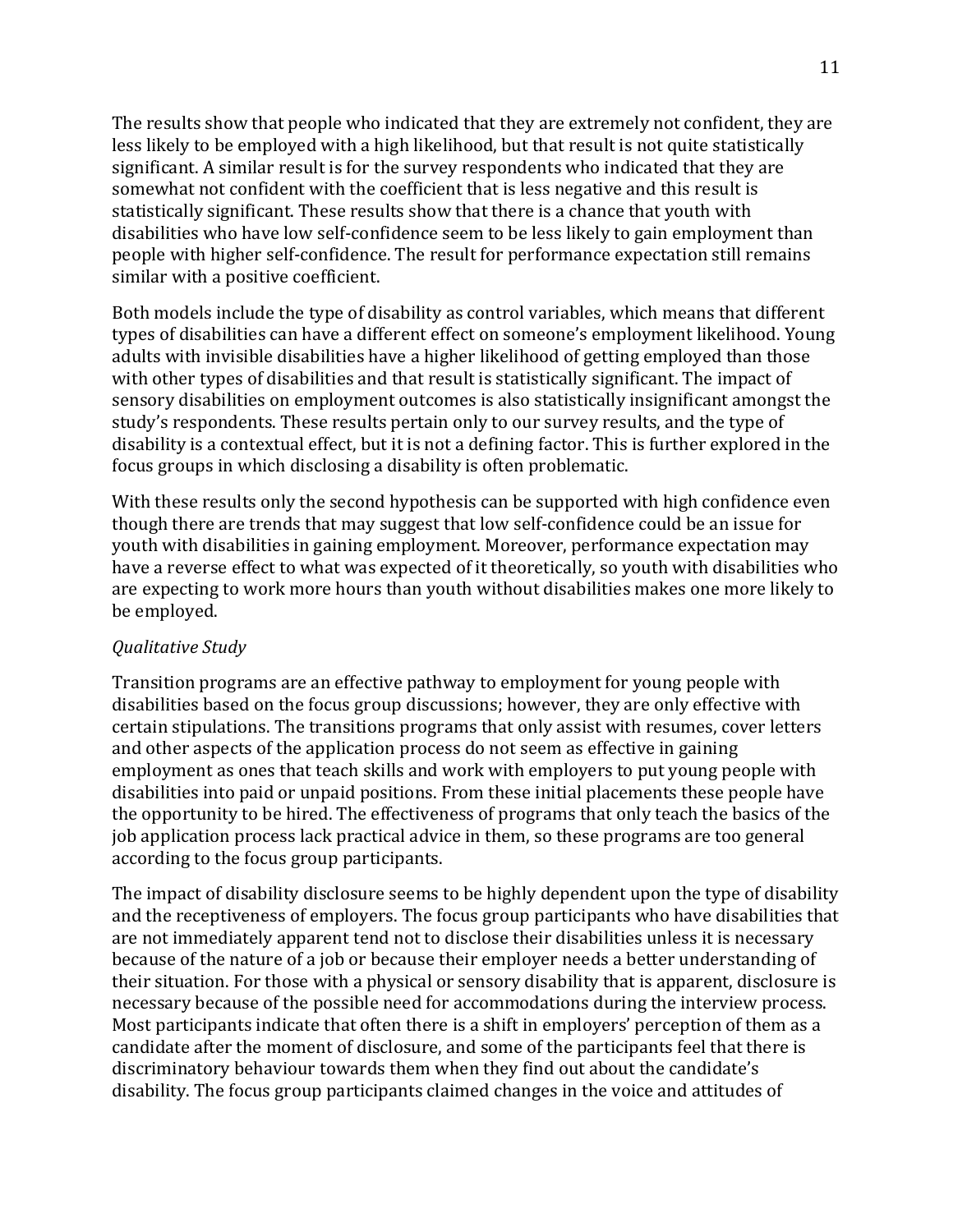employers. Their job application was denied; focus group participants described their belief that their disability reveal is a big factor in that rejection.

The process of asking for accommodations is heavily dependent upon the employer and their understanding of disability. Focus group participants indicated that employers offer accommodations when they understand their employees. In the case of employers who lack that understanding, the process of asking for accommodations is difficult and the likelihood of receiving accommodations is low. There are also participants that are concerned about their colleagues' perception of them when they take longer breaks than others, so they need to balance their privacy with a positive relationship with their colleagues.

Performance expectation is assessed in terms of the time participants take to complete certain tasks in comparison to their colleagues without disabilities. The general sense among the focus group participants is that they may take longer than others in certain tasks, but that highly depends on the type of disability and the type of tasks. For example, one of the participants felt that she needs less time to complete tasks at her current job because her disability helps her deal with a hectic schedule and other chaotic things that can happen at her job.

More flexible schedules are more desirable for the focus group participants, but the fulltime 40-hour week can work if they like the job. Most participants do need some sort of more flexible schedule for various reasons that range from longer breaks to a dedicated time to attend medical appointments. Moreover, the participants identify that full-time schedule can be draining both mentally and physically. However, if longer breaks are permitted, working longer hours is possible.

Confidence can be an issue for young people with disabilities and issues with confidence mostly come up in interviews. The focus group respondents identify that they may have issues with confidence during the interview process because of the reactions of the employers to their disability and the rejection of their candidacy. For some of the participants, their disability symptoms may appear as a lack of confidence because during an interview their migraines, for example, can strike at any moment. Thus, in an interview employers can view it as an issue. There are participants who indicated that confidence in themselves and their abilities is not an issue for them personally. However, these people require more understanding and patience from their employers.

The opinions on remote work vary among the focus group participants because for some that is a preferable way of working, while others cannot work remotely because of their condition, or they just prefer working with people. Remote work positions have become more prevalent due to the COVID-19 pandemic. These positions offer more flexibility as commuting to work is no longer necessary. This can be especially beneficial for people with physical disabilities for whom movement in general may be difficult. Most focus group participants find that a work-from-home set-up is helpful because it eliminates the commute and the flexibility of working from home reduces both mental and physical drain from working that may emerge away from home. However, there are other participants who still prefer working on-site because of their disability. For instance, some remote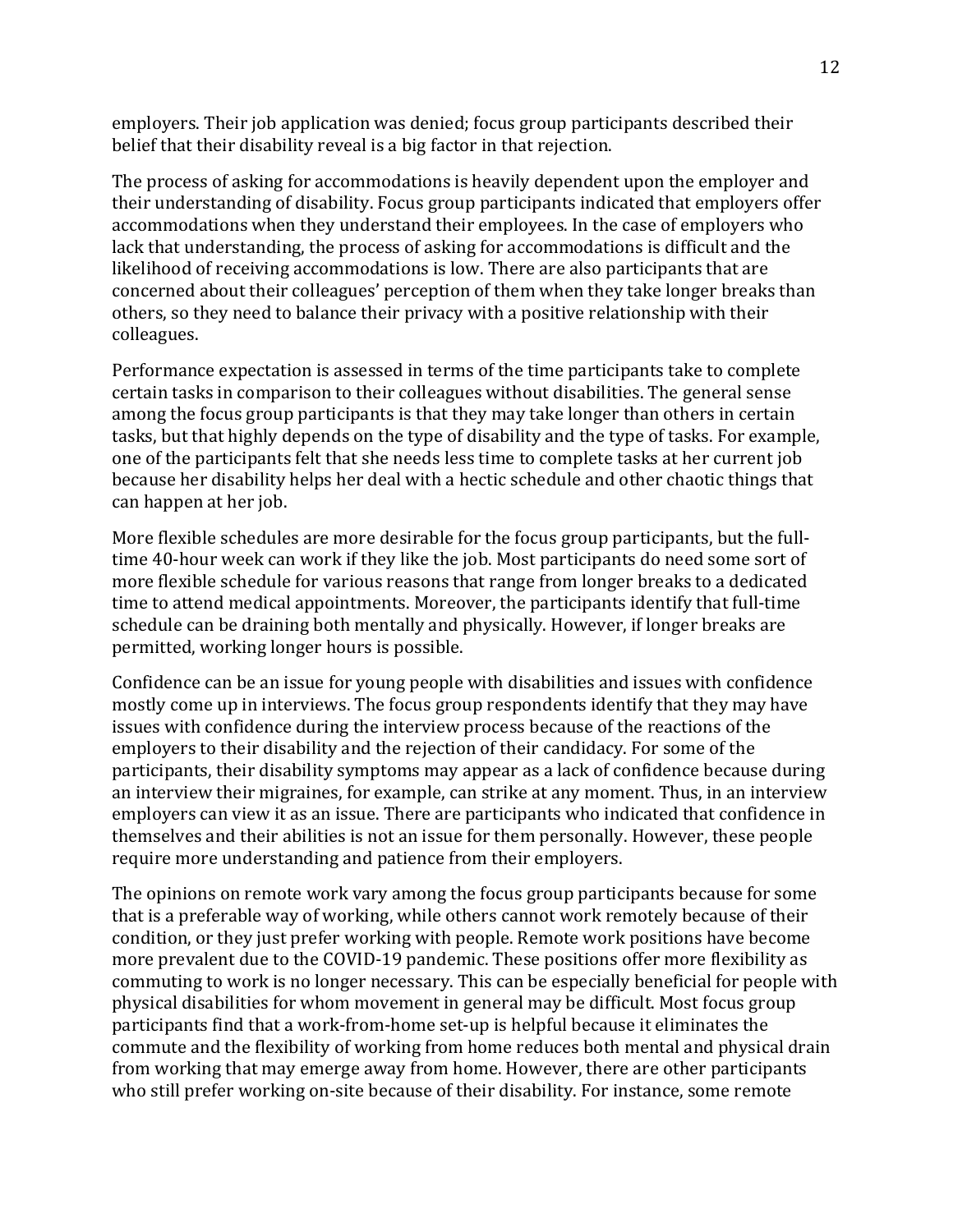positions require being on the phone which is quite difficult for people with conditions such as hard of hearing. Other participants prefer working on-site because they miss the inperson interactions.

Overall, the main attitudinal barriers that have been outlined in this study can present a challenge to young people with disabilities during the hiring process. However, among the focus group participants the attitudinal barriers appear in varying terms because of the type of disabilities and employer's reactions. The majority of the focus group respondents have indicated that they felt that there was some degree of discrimination from employers because of their disability, so for those with less visible disabilities avoiding disclosing their disability becomes a lot more viable option to ensure positive employment outcomes. Other participants felt their employers were very understanding and provided the necessary accommodations and fostered an inclusive environment in their workplace.

### <span id="page-13-0"></span>**Discussion and Conclusion**

The results from this study do not seem to support the proposed theory so far. There is no conclusive evidence that youth with disabilities' perception of discrimination has an effect on employment outcomes. Both models do not show that there is a higher or lower likelihood of gaining employment when the perception of discrimination is in the model. There is a possible explanation that perception of discrimination does not directly affect employment outcomes, but it may have an indirect effect on gaining employment. There could be a similar dynamic with self-confidence where it may have a stronger presence when it is in combination with some other variable.

Self-confidence could have a direct impact though because in the second model there is some evidence that low self-confidence has a negative impact on the employment outcomes, but the results are not conclusive enough.

The positive effect of the performance expectation on the likelihood is an unexpected result that is contrary to theory. A possible explanation for such a result could be that this performance expectation in fact allows for greater dedication and resilience that makes a person more likely to get employed. The willingness to work more hours may translate into a stronger work ethic that results in a higher likelihood of gaining employment. This unexpected finding should be investigated further either with different methods or a different approach.

There could be a specific reason for the results not being in line with the theory which can be addressed to improve the study. The sample size of the study is over 450 respondents, which is most likely not enough to be fully representative of the Canadian population of youth with disabilities; thus, more responses to the survey could change the results somewhat.

The focus groups have expanded the results from the survey and added personal experiences to the study. The focus group participants emphasized the importance of their disability disclosure and the change in attitudes of the employers towards them. Thus, discrimination from employers is more significant than the survey results may indicate. Transition programs that just help with resumes and the application process in general do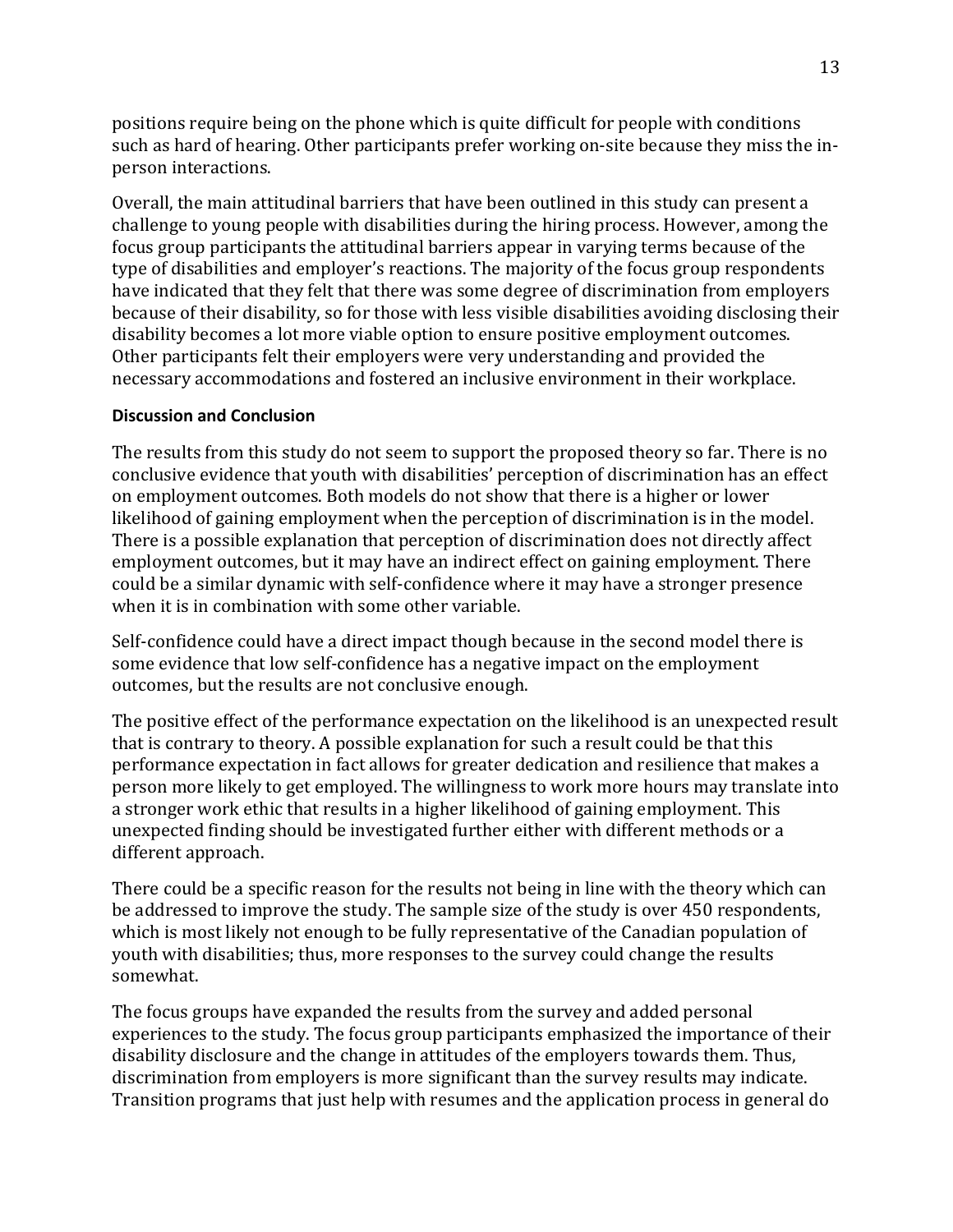not seem to be effective at getting youth with disabilities employed. The programs that appear more effective are the ones that place young people with disabilities in jobs that are either paid or unpaid. The effect of performance expectation based on the evidence from focus groups is still questionable. The focus group participants indicate that they need to work more hours than others, but the effect of that perception is difficult to identify because some participants who expected to work more were employed and others were not. The effect of confidence is also questionable since lack of confidence may appear because of disability symptoms or because of the employers' rejection of their candidacy.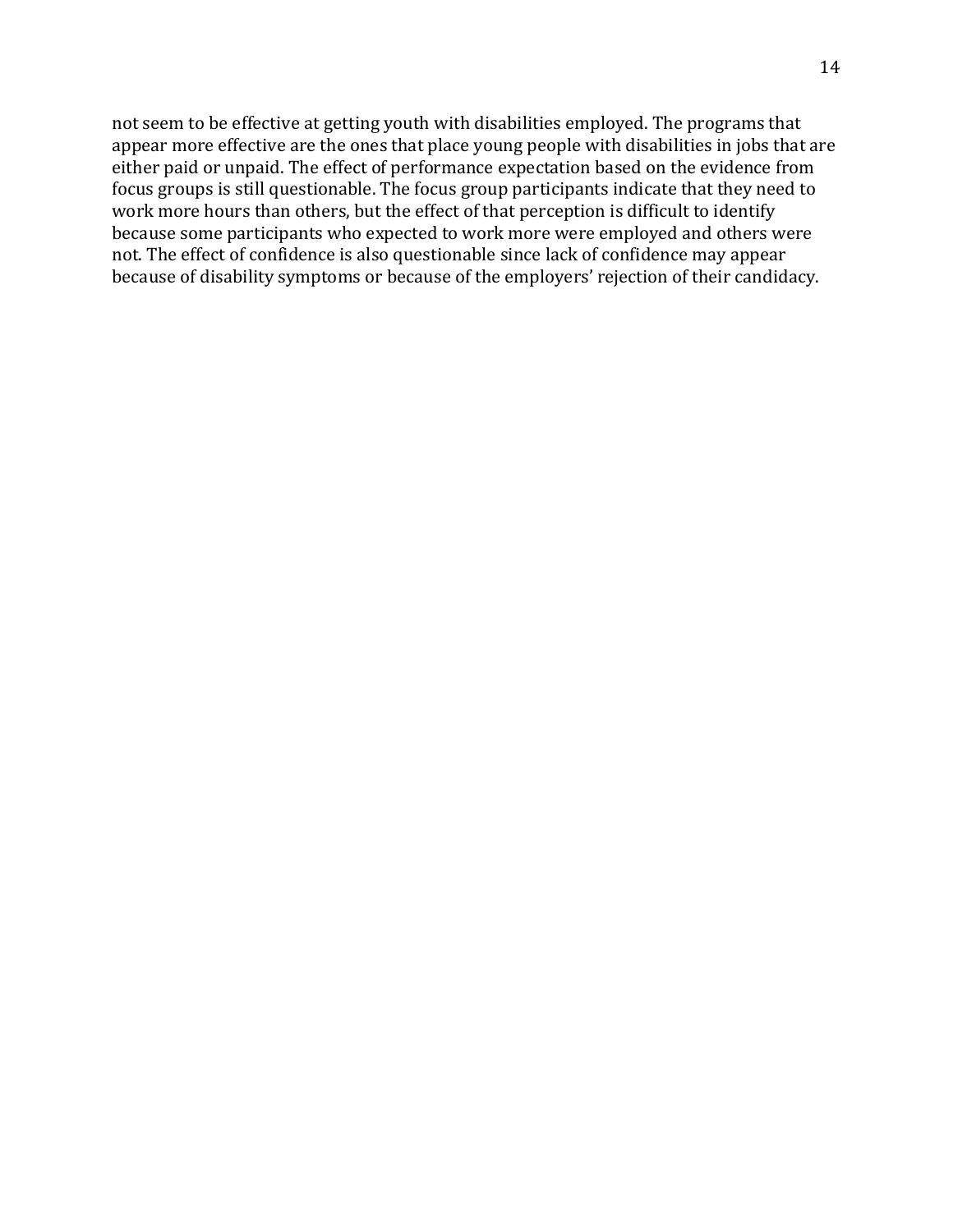#### **References**

<span id="page-15-0"></span>Alsaman, M. A., & Lee, C.-L. (2017). Employment Outcomes of Youth With Disabilities in Vocational Rehabilitation: A Multilevel Analysis of RSA-911 Data. *Rehabilitation Counseling Bulletin*, *60*(2), 98–107.<https://doi.org/10.1177/0034355216632363>

Benz, M. R., Lindstrom, L., & Yovanoff, P. (2000). Improving graduation and employment outcomes of students with disabilities: Predictive factors and student perspectives. *Exceptional Children*, *66*(4), 509–529.

Blackorby, J., & Wagner, M. (1996). Longitudinal Postschool Outcomes of Youth with Disabilities: Findings from the National Longitudinal Transition Study. *Exceptional Children*, *62*(5), 399–413.<https://doi.org/10.1177/001440299606200502>

Carter, E. W., Austin, D., & Trainor, A. A. (2012). Predictors of Postschool Employment Outcomes for Young Adults With Severe Disabilities. *Journal of Disability Policy Studies*, *23*(1), 50–63.<https://doi.org/10.1177/1044207311414680>

Chambers, D., Rabren, K., & Dunn, C. (2009). A Comparison of Transition From High School to Adult Life of Students With and Without Disabilities. *Career Development for Exceptional Individuals*, *32*(1), 42–52.<https://doi.org/10.1177/0885728808323944>

Dong, S., Fabian, E., & Luecking, R. G. (2016). Impacts of School Structural Factors and Student Factors on Employment Outcomes for Youth With Disabilities in Transition: A Secondary Data Analysis. *Rehabilitation Counseling Bulletin*, *59*(4), 224–234. <https://doi.org/10.1177/0034355215595515>

Dutta, A., Gervey, R., Chan, F., Chou, C.-C., & Ditchman, N. (2008). Vocational Rehabilitation Services and Employment Outcomes for People with Disabilities: A United States Study. *Journal of Occupational Rehabilitation*, *18*(4), 326–334. [https://doi.org/10.1007/s10926-](https://doi.org/10.1007/s10926-008-9154-z) [008-9154-z](https://doi.org/10.1007/s10926-008-9154-z)

Engelbrecht, M., Shaw, L., & Van Niekerk, L. (2017). A literature review on work transitioning of youth with disabilities into competitive employment. *African Journal of Disability*, *6*.<https://doi.org/10.4102/ajod.v6i0.298>

Flannery, K. B., Yovanoff, P., Benz, M. R., & Kato, M. M. (2008). Improving Employment Outcomes of Individuals With Disabilities Through Short-Term Post-secondary Training. *Career Development for Exceptional Individuals*, *31*(1), 26–36. <https://doi.org/10.1177/0885728807313779>

Gold, P. B., Fabian, E. S., & Luecking, R. G. (2013). Job Acquisition by Urban Youth With Disabilities Transitioning From School to Work. *Rehabilitation Counseling Bulletin*, *57*(1), 31–45[. https://doi.org/10.1177/0034355213481248](https://doi.org/10.1177/0034355213481248)

Goodman, D., Caldwell, A., Bodnar, D., & Stover, A. (2020). Employable: Transition Program to Improve Employment Outcomes for Students with Disabilities - Needs Assessment &